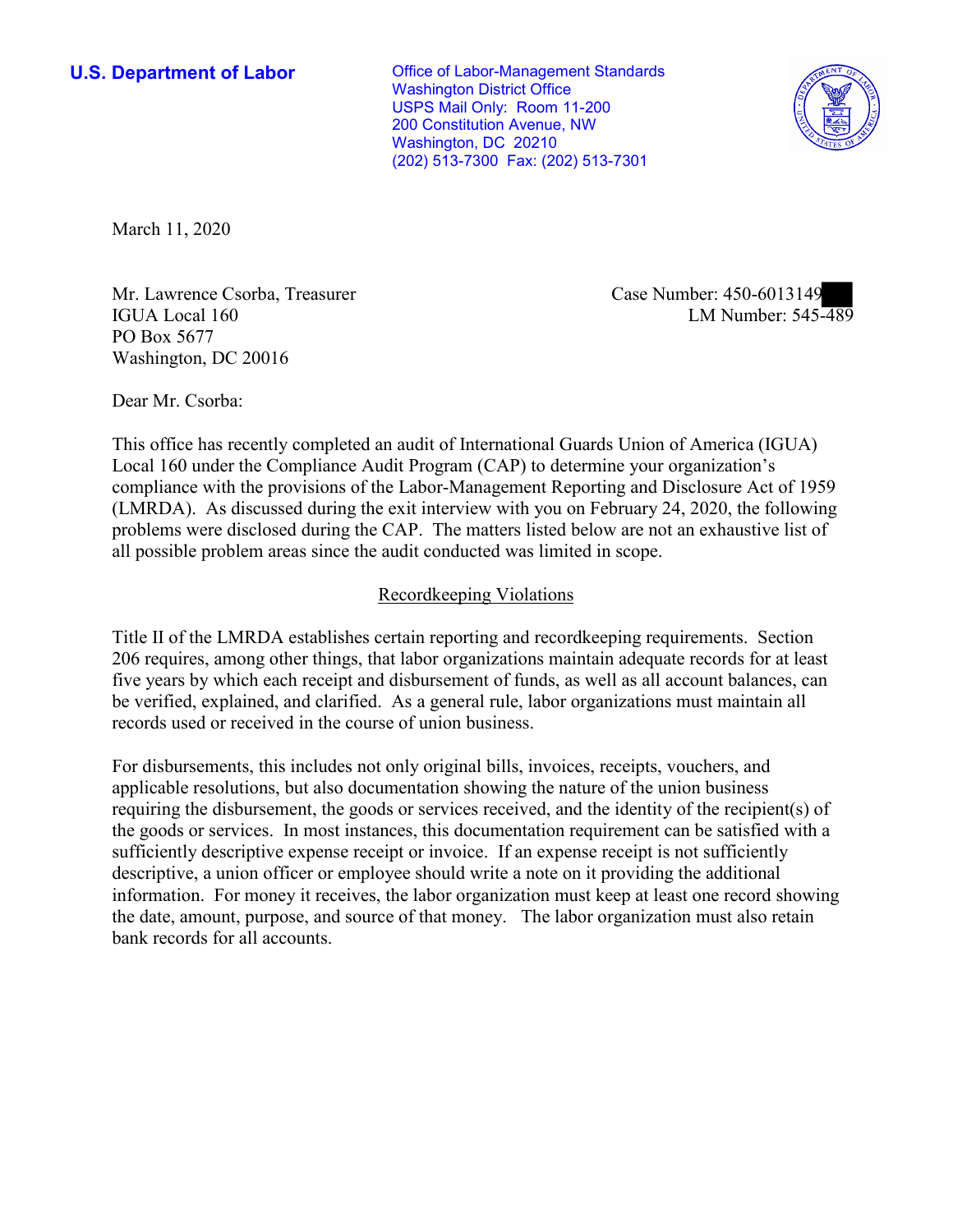The audit of Local 160's 2017 records revealed the following recordkeeping violations under the tenure of previous principal officers:

- 1) Failure to Record Receipts
	- a) Local 160 did not create and/or retain adequate records for numerous dues payments paid directly to the local by check or cash. For example, in January 2017, eight deposits totaling \$1,420 were made into the local's checking account with no accompanying records. Union receipts records must include an adequate identification of all money the union receives. The records should show the date and amount received, and the source of the money.

 original pre-numbered receipts to all members who make payments directly to the local OLMS recommends that Local 160 use a duplicate receipt system where the local issues and retains copies of those receipts. A duplicate receipt system is an effective internal control because it ensures that a record is created of income which is not otherwise easily verifiable. If more than one duplicate receipt book is in use, the local should maintain a log to identify each book, the series of receipt numbers in each book, and to whom each book is assigned.

- b) Local 160 did not create and/or retain adequate records for dues payments paid into the local's PayPal account. For example, on June 5, 2017, and August 14, 2017, two payments totaling \$280 were received with no documentation or identifying information of the member making the payment. Union receipts records must include an adequate identification of all money the union receives. The records should show the date and amount received, the source of the money, and for dues payments, a record of which time period dues are being paid.
- 2) Failure to Record Disbursements
	- totaling \$16,730. While the local retained backup documentation for some of these a) Local 160 did not create and/or retain adequate documentation for five disbursements transactions, all of the disbursements lacked detailed documentation to match the disbursement on the bank statement to the documentation. For example, on February 22, 2017, the local disbursed a bank check for \$4,000 and the local did not retain a copy of the check nor any record to link the check to the backup documentation of its legitimate union purpose.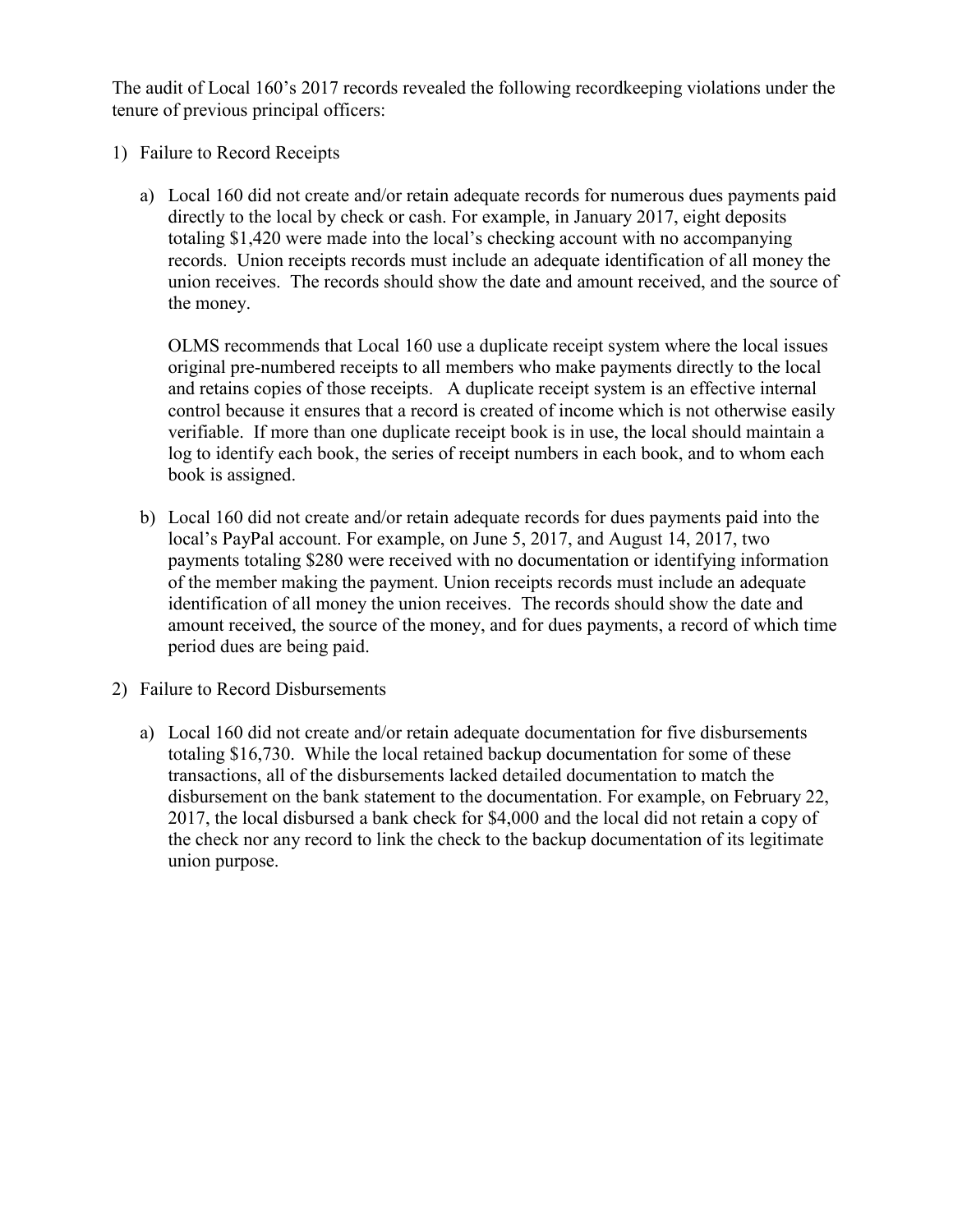b) Local 160 did not create and/or retain any documentation for a GoFundMe fundraising campaign sponsored by the local for which approximately \$1,740 was raised. The local donations, and the date and recipient of the disbursed donation. must retain statements, a ledger, or similar records of the date and source of the

Based on your assurance that Local 160 will retain adequate documentation in the future, OLMS will take no further enforcement action at this time regarding the above violations.

### Reporting Violations

 audit disclosed a violation of this requirement by previous principal officers. The Labor Organization Annual Report Form LM-3 was not filed by Local 160 for fiscal year ending The audit disclosed a violation of LMRDA Section 201(b), which requires labor organizations to file annual financial reports accurately disclosing their financial condition and operations. The December 31, 2017.

 Local 160 must file Form LM-3 for the fiscal year ended December 31, 2017. Local 160 may sure they are complete and accurate.<br>Other Violations complete, sign, and file its reports electronically using the Electronic Forms System (EFS) available at the OLMS website at [https://www.dol.gov/olms/](https://www.dol.gov/olms). The Form LM-3 should be filed electronically no later than March 31, 2020. Before filing, review the reports thoroughly to be

The audit disclosed the following other violation:

Inadequate Bonding

 preceding fiscal year. Local 160 held no bond during the audit year. The audit revealed a violation of LMRDA Section 502 (Bonding) by previous principal officers, which requires that union officers and employees be bonded for no less than 10 percent of the total funds those individuals or their predecessors handled during the

 Local 160's officers and employees are currently bonded for \$10,000, which is an adequate amount for funds handled during the most recently completed fiscal year ending December 31, 2018.